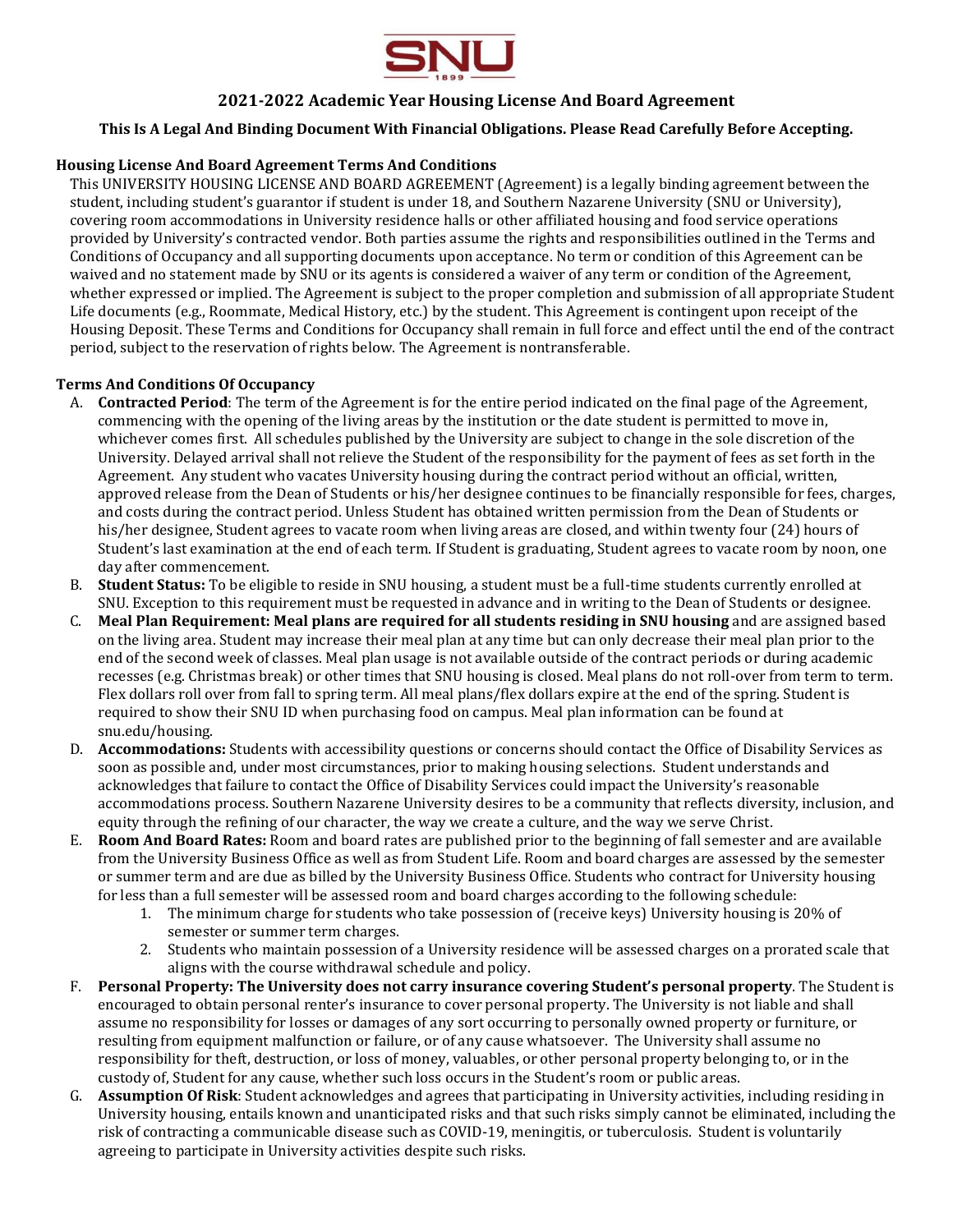- H. **Assignment of Rights**: Student shall have no right to assign, delegate, sublease, or otherwise transfer, either in full or in part, any of Student's rights or responsibilities under this Agreement. Any such assignment, delegation, sublease, or other such transfer shall be void, and any person purporting to take possession under such assignment, delegation, sublease, or other such transfer shall be deemed a trespasser.
- I. **Housing, Board, And Other Charges**: The student authorizes the University to post housing and board charges directly to his or her University Business Account. The student understands that the charges may include, but are not limited to, room costs, board plan costs, fines for misconduct, reimbursement of damage costs, and lockout fees.

The student should contact the Student Life office directly for an explanation of charges if the student has a question. The student is obligated to pay any balance in full by the invoice due date. If the student fails to comply with these terms, he/she will not be allowed to register for further classes or receive transcripts or diplomas and may be denied other University services. If the student fails to make timely payment of all or any part of assessed charges, the student will be liable to the University for all costs the University incurs (including reasonable attorneys' fees) in pursuing collection against the student. The student understands and agrees to these terms and accepts any debt arising in connection with this Agreement as the student's personal responsibility.

- **Housing Deposit -**New students are required to pay a \$150.00 housing deposit to the Admissions Office as they enroll in SNU. Charges for damages or unapproved alterations to the room are assessed against the room deposit. If charges are assessed to the point of depleting the deposit balance to \$75.00 or below, the student must bring the deposit back to the full \$150.00. If charges over \$150.00 are assessed, they will be posted directly to the student's University Business Account. The full deposit or unused balance is refundable upon graduation, when the student withdraws from SNU, or if the student is granted an exemption from the residential requirement through the Office of Student Life assuming that the deposit is not necessary to satisfy outstanding financial obligations. If the deposit is unclaimed one year (12 months) from the time of a student's graduation or departure from campus housing, the unclaimed deposit will be used by the University for improvements to student living areas without notification to the student.
- J. **Contract Cancellation After The Beginning Of The Contract Period**: This Agreement is binding for the entire contract period. Student will be required to fulfill the financial obligations of this contract even if he/she physically moves out of campus housing. A student's fall contract may be cancelled for one of the 3 reasons stated below:
	- 1. GRADUATION If a student graduates at the end of the fall term and they notify the Student Life Office in advance of the end of the semester, the housing deposit will be refunded.
	- 2. MARRIAGE If a student has married or is getting married during the contract period, he/she may petition the Office of Student Life to be released from the contract. If petition is submitted in accordance to the Schedule set forth in Section K of the Agreement and is approved, the housing deposit will be refunded.
	- 3. WITHDRAW FROM THE UNIVERSITY If a student officially withdraws from the University, the Agreement may be cancelled. The student may forfeit his/her Housing Deposit and may be responsible for a prorated portion of the housing charge.

If a student experiences a significant financial, physical, medical, or other hardship, he/she may petition the Office of Student Life to be released from the contract. If petition is approved, the student will forfeit the Housing Deposit, and may be responsible for a prorated portion of the housing charge.

- K. **Contract Cancellation Prior To The Beginning Of The Contract Period**: The student may cancel the Agreement, according to the terms below, by submitting written notification to the Office of Student Life. The fee associated with cancellation escalates as the contract period nears.
	- 1. **Fall Term** If cancellation notice is received by **June 1**, for the fall term, the deposit is **refundable**. A cancellation notice received **June 2 – July 1** will result in the **forfeiture of the deposit**. A cancellation notice received **July 2-August 1** will result in the **forfeiture of the deposit plus \$250** of the fall semester's contract value. A cancellation notice received **after August 1** will result in the **forfeiture of the deposit plus \$500** of the fall semester's contract value.
	- 2. **Winter Term** If cancellation notice is received by **November 1**, for the winter term, the deposit is **refundable**. A cancellation notice received **November 2 – November 30** will result in the **forfeiture of the deposit**. A cancellation notice received **December 1 – December 24** will result in the **forfeiture of the deposit plus \$250** of the winter semester's contract value. A cancellation notice received **December 25 – Opening** will result in the **forfeiture of the deposit plus \$500** of the winter semester's contract value.
- L. **Cancellation By The University**: The University reserves the right to cancel the Agreement immediately for cause (Cause). Cause includes any breach of this Agreement, violation of any University policy or regulation or any federal, state, or local law, providing false information as part of the application process or any other University process, a documented history of violent behavior, and/or histories or behaviors that demonstrate an inability to function within the community environment or on-campus living, as determined by the University, or behavior that results in dismissal from the University or that constitutes a significant threat to the safety of any member of the campus community, including the student, jeopardizes property of others or the University, the student, and/or it is determined that the campus community would be best served by alteration or cancellation of the Agreement. If student is dismissed from the University or from SNU Housing; he/she may be responsible for the housing and meal plan charges for the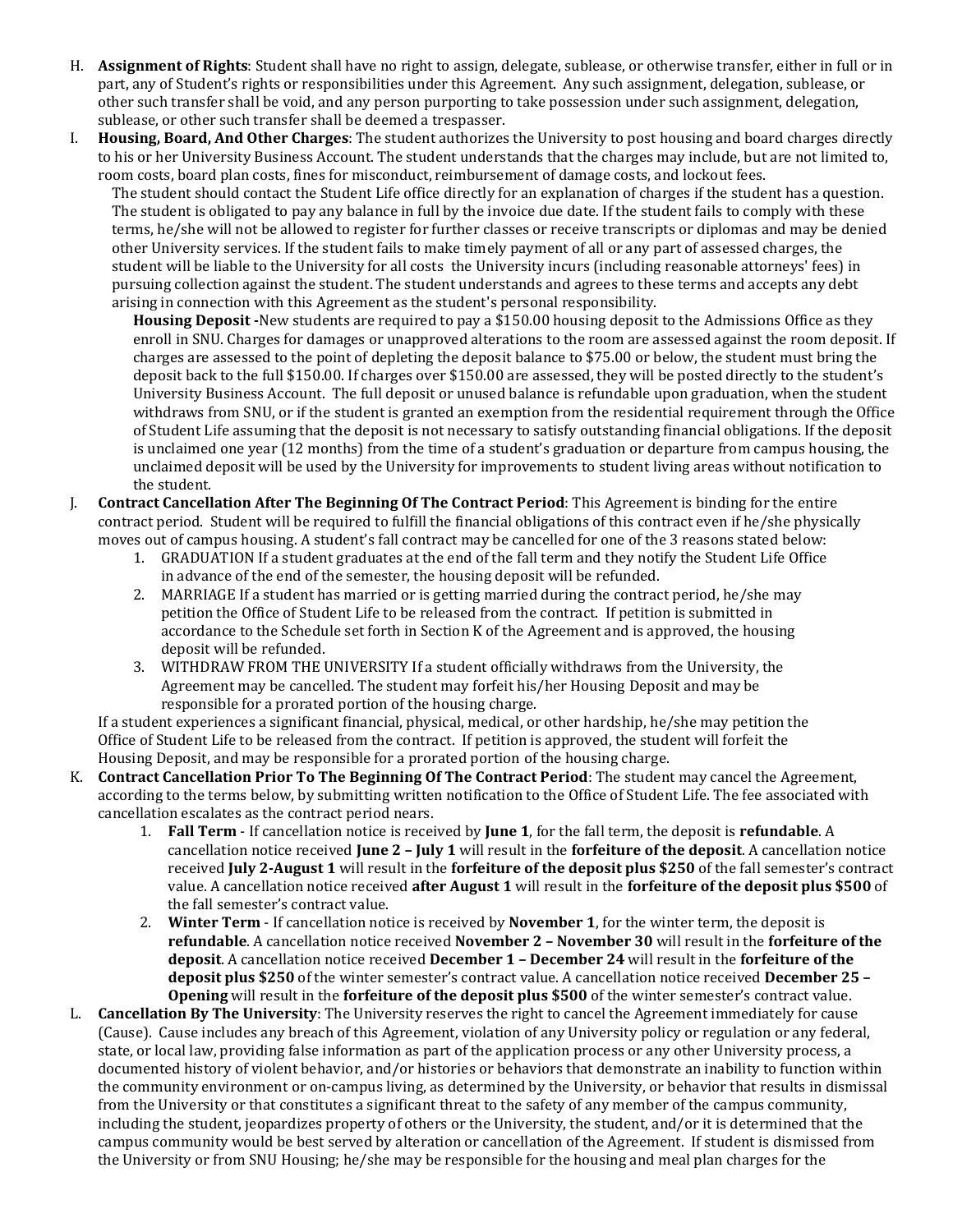remainder of the contractual period. Student is still required to properly check out of University housing at the time of dismissal. Improper checkouts carry a financial penalty plus the charge for a lock change and key replacement if key is not returned at the time of checkout.

- M. **Room Assignments**: The University reserves the right to assign student rooms to make effective use of available space, to consolidate students, and to use unoccupied space in any facility. This Agreement does not guarantee specific assignments or roommates. The University reserves the right to reassign a student at any time. Possible reasons for reassigning a student include but are not limited to when, in the opinion of the Dean of Students or designee, a student is considered (a) disruptive to his or her residential community, (b) incompatible with his or her roommate, or (c) unwilling to abide by University rules and regulations. Other reasons include but are not limited to Acts of God. Student is expected to communicate with and to live cooperatively with roommate(s)/apartment mate(s), to be respectful of differences, and to collectively agree on living habits. Assignments will normally be made on the basis of two students per room in the traditional residence halls. However, demand for housing may require that the University assign three persons per room, and, thus the University reserves the right to assign students in this manner. Students also may be assigned to temporary space. Students so assigned will be reassigned to double occupancy spaces as they become available. Students who have not contracted for single occupancy, do not have a roommate, and have been requested to consolidate but have not, must pay the single room rate.
- N. **Room Entry And Inspection Policy**: SNU reserves the right to enter into any campus residence at any time inspection is deemed necessary by the University in its sole discretion, with or without the student being present. Such inspection may be made for safety, maintenance, management, welfare, sanitation, and/or suspected violation of regulations, or of suspected violation of local, state, or federal law, or other cause as deemed necessary by proper school officials. In the event of an emergency or other exigent circumstance, SNU may remove Student's belongings for cleaning, repair, storage and/or protection. Student recognizes that under the circumstances outlined in this paragraph that Student does not have a "right to privacy" and is giving consent to entry and/or inspection.
- O. **Room Condition And Furnishings**: The University supplies basic furniture. Students may not stack furniture, remove University-provided furnishings from their units, remove furnishings from common areas, disassemble furniture, or detach fixed furnishings without written consent from the Dean of Students or designee. Students are responsible for the condition of rooms, furnishings, and fixtures furnished by the University, less normal wear and tear. The student agrees to submit a Room Condition Report at the time of check-in. Upon check-out, the student will pay for missing furniture, repair of and damages beyond normal wear and tear to restore the room and/or furnishings to the condition noted on the Room Condition Report. Student's signature on the Room Condition Report establishes student's acceptance of the condition of the room and contents at the time of check-in, and becomes the standard for the condition of the room at the time of check-out. Unless it can be otherwise conclusively determined, all students assigned to a room will be responsible for an equal share of liability. Unless it can be otherwise conclusively determined, all of the residents of a building or floor may be held jointly responsible for loss, damage, and/or defacement to common areas and/or furnishings. When charges are allocated to a student(s), the payments will be charged to the student's University Business Account in accordance with established policies. Students who wish to bring additional furniture into their room must adhere to all Oklahoma state and local fire codes. All furniture must be flame retardant. Students are not allowed to bring any type of loft bed or bed unit, homemade or commercially built. Student must furnish his/her own linens, pillow, towels, mattress covers, and personal items.
- P. **Unauthorized Access And/Or Occupancy:** If Student occupies a room or residence without authorization at any time outside of his/her contract dates and without permission from the Dean of Students or Designee (e.g. before scheduled move in date, after scheduled termination of contract date, after the closure of living areas for Christmas season break, or after Student's eligibility has ceased) he/she will be charged an unauthorized occupancy fee for each day or portion thereof until the space is completely vacated. A space is not considered completely vacated until all of the belongings are removed and the key is returned. Student may not remain as a guest in the living area after checking out. Occupying a room or residence without authorization may also result in withdrawal of current and/or future housing privileges, fines, and other disciplinary action.
- Q. **Commercial/Business Use Of Facilities:** Student residences are provided in support of the educational mission of the University and are not intended to serve as centers for private enterprise or personal profit in any form.
- R. **Construction And Renovation:** Construction and remodeling or repair of buildings on the SNU campus in the vicinity of campus housing may occur in the academic year. Construction would occur during normal daytime hours and could result in disturbances and disruptions including, but not limited to, increased noise and dust in the area around campus residences with both planned and unplanned utility shutdowns. By signing this Agreement, the student agrees that he or she has been advised of said possible construction and acknowledges that there could be disturbances and disruptions resulting from such construction and has agreed to such.
- S. **Right To Modify:** The University reserves the right to make and promulgate such modifications or additional rules and regulations or both, which may be reasonably necessary or appropriate for the safety, care and general welfare of the student. The University reserves the right to adjust charges or costs for accommodations, facilities and dining services.
- T. **Indemnification:** Student, for himself/herself, and his/her representatives, heirs, assigns and successors releases SNU and its affiliates, officers, directors, trustees, employees and agents thereof (hereinafter the "Indemnified Parties") from liability for, and agrees to indemnify the Indemnified Parties against all losses incurred by the Indemnified Parties as a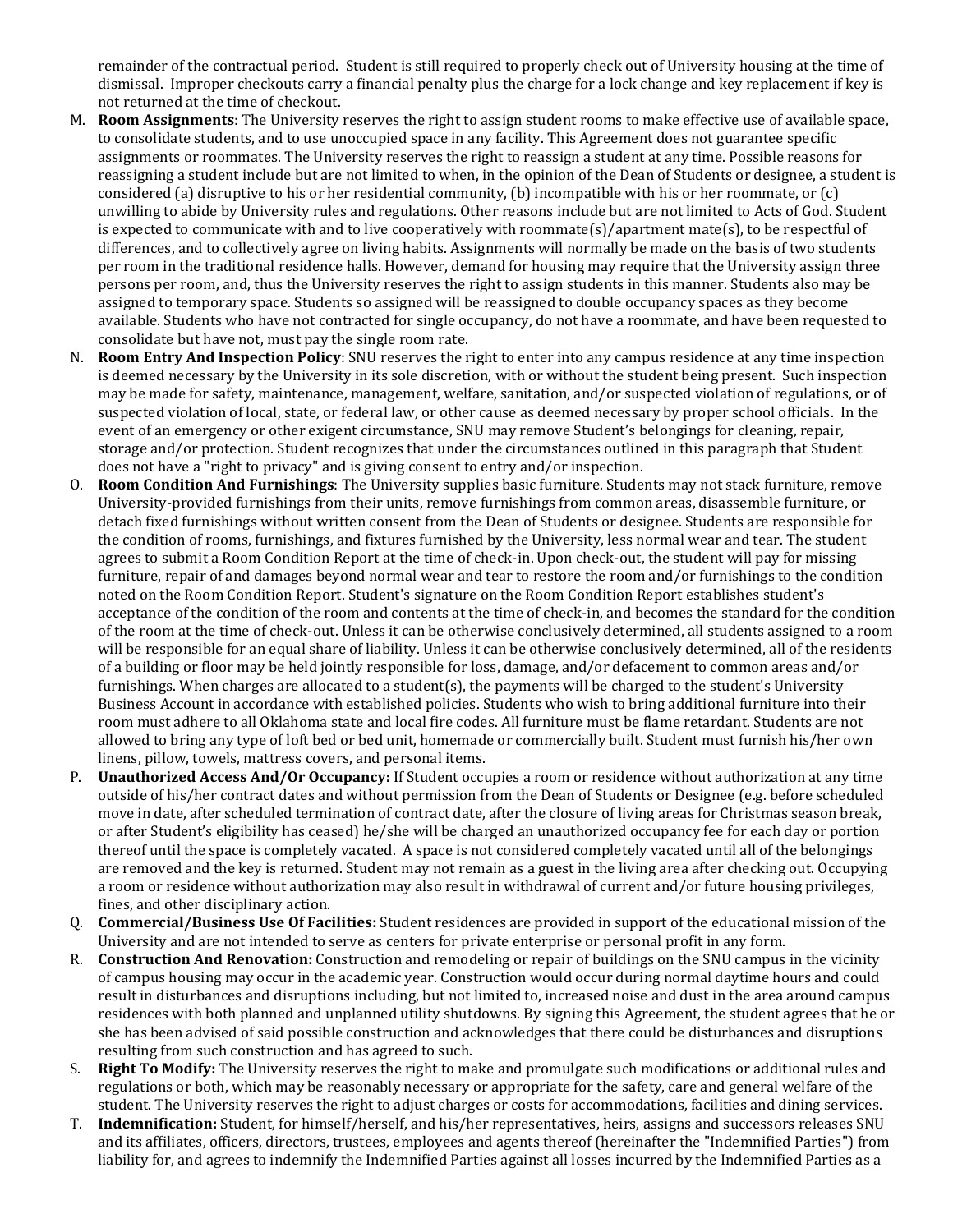result of,(a) student's failure to fulfill any condition of this Agreement or failure to comply with any applicable laws, rules, or regulations, including(b) any and all liability for injury or loss relating to student's use and occupancy of the bedroom, apartment suite, or residence hall; and (c) any damage or injury happening in or about the bedroom, apartment suite, or residence hall to Student's guests, licensees, invitees, or such person's property.

- U. **Landlord/Tenant**: It is expressly understood and agreed by the parties that nothing herein shall be construed to create a landlord/tenant relationship between the University and the student or guarantor. The Agreement is not a lease but a license under Oklahoma law and the terms of the Agreement are controlling as to the rights and responsibilities of the parties. It is further agreed that no student or guarantor shall be deemed to have been granted a possessory interest in any particular housing unit for any applicant. It is further understood that the University reserves the right, at its sole discretion, to assign, reassign and adjust the occupancy of any housing unit by reassigning student during the term of the Agreement to other University housing.
- V. **Nonperformance**: The University's nonperformance of any obligation or duty under the Agreement will be excused to the extent that the performance is prevented by an Act of God or circumstance beyond the University's control, including, without limitation, fire, war, riots, flood, earthquake, weather, health emergency, pandemic, epidemic, labor dispute, civil disturbance, governmental acts or orders or restrictions, or power or communications failure (each a "force Majeure Event"). Fees under the Agreement are non-refundable except as expressly stated herein, and it will be in the University's sole discretion whether students will receive a refund or a credit for housing and board during a Force Majeure Event.
- W. **Student Rights And Responsibilities:** Students agree to abide by all applicable laws and University regulations and to respect the rights, privileges, and property of other members of the University community and visitors to the campus. Students who fail to abide by this Agreement will be subject to University disciplinary procedures as well as possible termination of their Agreement. Full details of University regulations and disciplinary procedures are outlined in the SNU Student Handbook.

# **Rules And Regulations**

- A. Visitation in residence hall rooms by members of the opposite sex is permitted only by special permission granted by the appropriate University officials at designated times. Arrangements for overnight guests must be made in advance with and approved by the Resident Director.
- B. The possession or use of firearms, weapons, fireworks, paintball guns, or explosives of any sort is prohibited on University property.
- C. Fire hazards, including but not limited to, incense, burning candles, halogen lamps, exposed heating elements, or personal BBQ grills are prohibited in or around any living area. Light fixtures in the residential community should never be obstructed or covered by any material. Student may not cover their walls in any material that will create a fire hazard. Only one power strip may be used per electrical outlet. Flammable materials (e.g., gasoline, kerosene, etc.) may not be kept in the campus residence. Fire extinguishers must not be used or removed from their storage rack except in case of fire.
- D. Animals or pets (e.g., dogs, cats, birds, hamsters, etc.) of any kind are not permitted in the campus residence.
- E. Small table-top refrigerators (3 cubic feet and under) are permissible as well as 1 microwave per apartment and 1 microwave per suite in A.M. Hills Residence Hall. No refrigerators larger than 3 cubic feet, freezers, or other appliances (e.g. electric heaters, hot plates, toaster ovens, etc.) are permitted in campus residences.
- F. Possession of or use of alcohol or any illegal or unauthorized prescription or non-prescription drug or related paraphernalia, is prohibited. Possession or use of tobacco or tobacco paraphernalia in any of its forms is also prohibited.
- G. Conduct which is considered disorderly, vicious, obscene, unlawful, destructive or abusive is prohibited.
- H. The student is responsible at all times for all activities in his or her assigned room/apartment suite in accordance with this Agreement, SNU and housing policies, and applicable federal, state, and local laws.
- I. The Student shall not threaten, harass or interfere with any SNU staff in performance of their duties and responsibilities.
- J. Musical instruments, including, but not limited to electronic instruments (e.g., guitars, pianos, etc.) may not be practiced in residence halls unless used with headphones at all times, such that the sounds made cannot be heard by other residence hall occupants.
- K. Sales and solicitations are prohibited in the campus residence or general area unless authorized by the Office of Student Life.
- L. State laws regarding gambling will be enforced. The exchange of money in gambling ventures is prohibited, including but not limited to penny poker, games of chance, betting on sports, and online gambling from the residence halls.
- M. Tampering with washing machines, elevators, game machines, and/or vending machines is prohibited.
- N. The removal of personal property belonging to your roommate or another community member without consent is prohibited and will be treated as theft. The removal of University-owned property without the written consent of the Dean of Students or designee will be treated as theft.
- O. Harassment, including any form of hazing, is strictly prohibited. Federal, state, and local laws regarding these issues will be stringently enforced. Harassment is defined as verbal threats, intimidation, or conduct which tends to cause or incite a breach of the peace or is severe or pervasive enough to substantially interfere with a reasonable student's educational performance, opportunities or benefits, or mental, emotional or physical well-being.